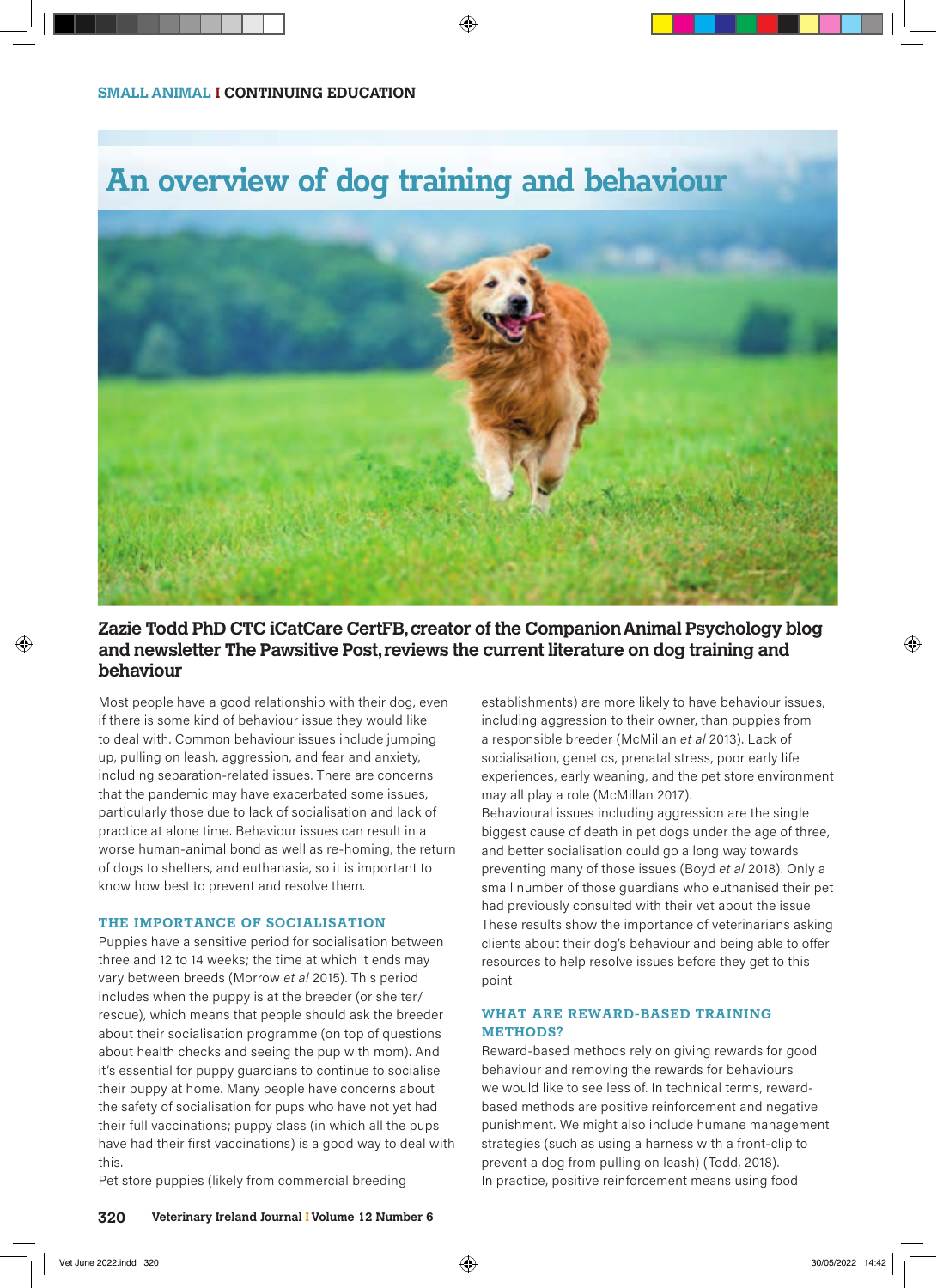#### **CONTINUING EDUCATION I SMALL ANIMAL**

rewards, play, or petting as rewards. Research shows that food works best to motivate dogs (Okamoto *et al* 2009; Fukuzawa and Hayashi 2013). Dogs are sensitive to the quality of rewards and, although they have individual preferences, over time most prefer a variety of high-quality food rewards (Riemer *et al* 2018; Bremhorst *et al* 2018). In technical terms, aversive methods are positive punishment and negative reinforcement. They rely on the addition or removal of something that is aversive for the dog such as a tug on the leash, a prong collar, or electronic collar. Many dog guardians still use a mix of both rewardbased and aversive methods, which means it is important to keep talking about the benefits of reward-based approaches.

Research shows there are risks to using aversive methods, including fear, anxiety, aggression, and a worse relationship with the owner (Ziv, 2017). One study compared dogs that attended training classes that used either reward-based or aversive-based methods. The dogs trained with aversive methods had a worse relationship with their owner as demonstrated by the secure base effect (a measure of attachment that is also used with human infants and their care-givers) (Vieira de Castro *et al* 2019). Another way to assess the effects of training methods is to use a cognitive bias test, in which dogs are first taught that a bowl in one location always contains food, while in another it doesn't. Once dogs have learned this, they are shown a bowl in an ambiguous location, the idea being that if they are optimistic it contains food, they will get there faster. Dogs trained with aversive methods take longer to reach the ambiguous bowl, suggesting they are less optimistic than those who instead attended a training class that used reward-based methods only (Vieira de Castro *et al* 2020). Another study used a similar approach to compare dogs trained with reward-based methods only and those who were trained using two or more aversive methods (from a list of physical punishment, electronic or citronella collars [bark-activated or remote], a pet corrector, water pistol, choke/check chain, and rattle can or similar 'distraction' noise) (Casey *et al* 2021). When people used two or more of these methods dogs were more pessimistic. This is an important finding because the results of this test are thought to reflect long-term welfare.

#### **REWARD-BASED TRAINING METHODS AND ANIMAL WELFARE**

Thinking about training from the perspective of animal welfare, there are several ways that reward-based training contributes to positive experiences, which the Five Domains model highlights as an important aspect of welfare (Mellor 2016). Reward-based training is a fun activity that engages the dog's brain, involves spending time with a friendly person, and results in the dog getting different, tastier bits of food than at their mealtimes. There is some research that shows dogs prefer to work for their food than have it for free, something the scientists who did the study called the "Eureka effect" (McGowan *et al* 2014)



**Play is a natural behaviour for dogs. Here, you can see play bows and play face. Photo credit: Jennifer Fedele.**

and which is more commonly known as contra-freeloading. Some training (such as husbandry training) can help the dog to better cope with situations they might otherwise find stressful, such as being at the vet.

Of course, some behaviour "issues" result from perfectly normal dog behaviour. In this case, it can be helpful to explain to dog owners what normal behaviour is, for example that dogs like to chew, dig, play, etc. Providing "allowed" outlets for these behaviours is an important part of caring for a dog.

Up to 72.5 per cent of dogs have some form of fear or anxiety, with sensitivity to noises the most common, and better socialisation and improved breeding practices would help (Salonen *et al* 2020). Fear of strangers and unknown dogs is associated with inadequate socialisation, as well as breed differences, getting less exercise, less training, and taking part in fewer activities with the guardian (Puurunen *et al* 2020). When a dog is fearful, this is a welfare concern that should be addressed, but guardians may miss common signs of fear and anxiety.

#### **MANAGEMENT, EXERCISE, AND ENRICHMENT**

Management can prevent problem behaviours from being rehearsed and can sometimes be the entire solution to an issue. For example, keeping the kitchen counter free from food, locking the kitchen bin in a cupboard, and using a no-pull harness (i.e., one with a front-clip), are all important management solutions.

As well, some behaviour issues are due (at least in part) to boredom and lack of exercise. There's some evidence that dogs who get less exercise are more likely to have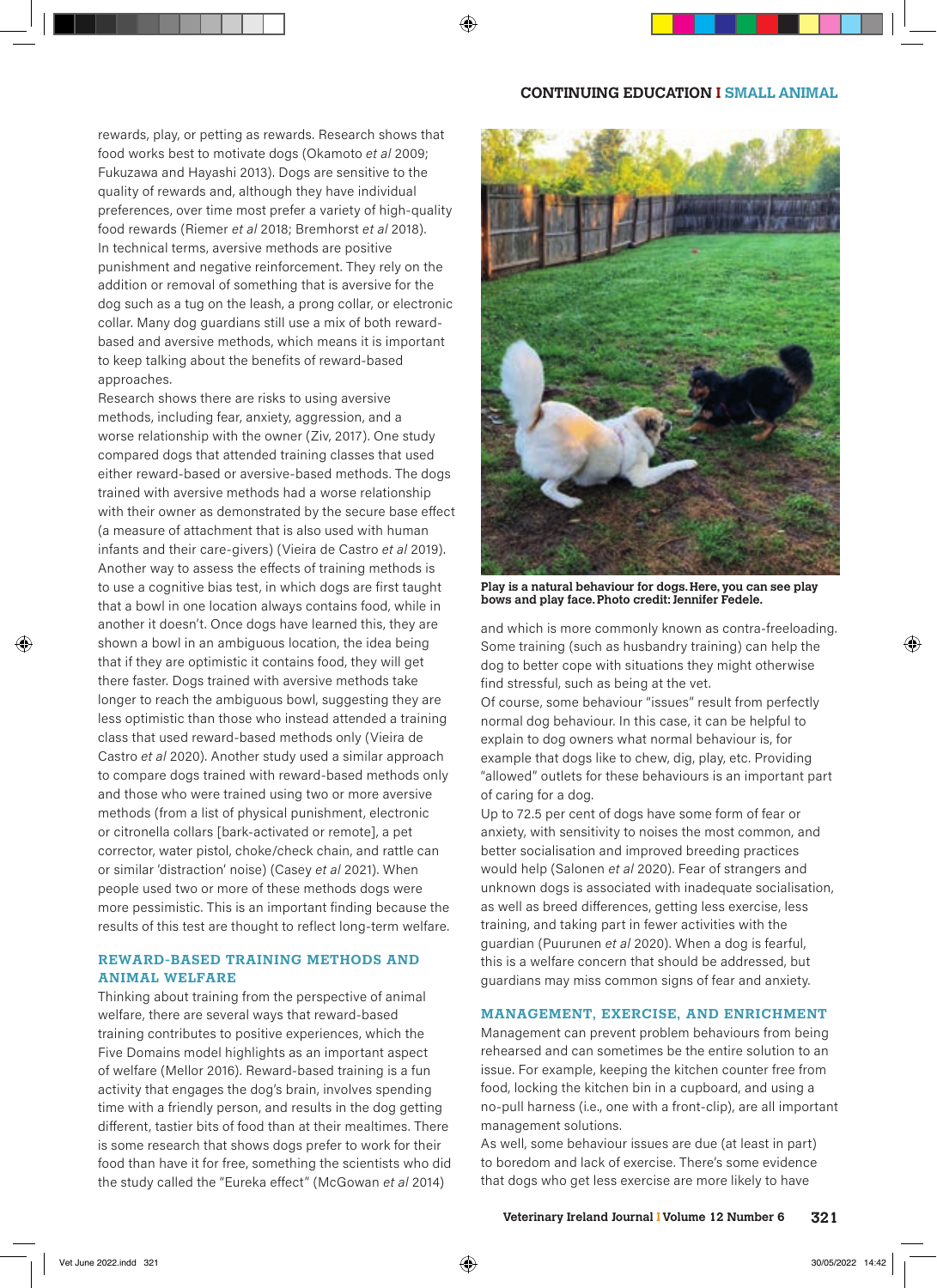

**Research shows that dogs will run faster for preferred rewards. Photo credit: Allison Lamminen, Delighted Dogs (https://delighteddogsmn.com/)**

behaviour issues, although it's not clear what the causal direction is. We all know the expression "a tired dog is a happy dog", but people whose dog has behaviour issues may also find it harder to take their dog for a walk. Great options for exercise and enrichment include food puzzle toys, snuffle mats, tug and flirt pole play, and classes such as tricks, agility, or nose work, many of which are also available online these days. Nose work can be a good choice for reactive dogs as only one dog participates at a time.

#### **PAIN AND OTHER MEDICAL ISSUES**

Medical issues may cause or contribute to some behavioural issues. While house soiling in a previously house-trained dog is an obvious case where people should take their dog to the vet, dog guardians may not realise this and will sometimes attribute such cases to "spite" or "hatred." An assessment of dogs with noise sensitivity found that, in those with musculoskeletal pain, the noise sensitivity had a later onset (typically four years later than for those dogs without pain), and was also associated with learning to avoid other dogs and with generalising to environments in which loud noises occur (Lopes Fagundes *et al* 2018). According to Mills *et al* (2020), pain can manifest in problem behaviours in several ways, including making existing fear and anxiety worse, directly causing behaviour issues, or playing a role in cases where the dog guardians are frustrated they have got "so far but no further" in their attempts to resolve the issue. Mills *et al*

say that "it is our recommendation that it is better to treat suspected pain first rather than consider its significance only when the animal does not respond to behaviour therapy."

#### **VETS WORKING WITH OTHER PROFESSIONALS**

Easily-available information on dog training and behaviour is not necessarily correct. Browne *et al*'s (2017) review of five best-selling dog training books found that many included inaccurate or inconsistent information, recommended aversive methods, and referred to pack leadership or used other anthropomorphisms in a confusing way. In addition, dog training is a technical skill and dog guardians often need coaching and practice. People's confidence in using reward-based methods is a factor in their decision to use them, and negative emotions associated with the situation may make people more likely to pick aversive methods (Williams and Blackwell 2019). Hence, access to reliable information and advice is important in helping people to cope with and resolve behaviour issues.

Irish vets and veterinary nurses typically do well on questions relating to dog training, according to research (Shalvey *et al* 2019). But there are a few areas where more than half of vets picked the wrong answer, including mistakenly thinking that a second dog would help with separation anxiety (instead, an approach based on desensitisation to absences, in concert with medication if prescribed by a vet, is the standard approach). Another common error was to support the use of underground electronic fences. This is an aversive approach and hence has risks like other aversive methods, and dogs escape more often than when contained by a physical fence (Starinsky *et al* 2017).

This study also suggests that there is a lot of potential for veterinarians to develop either in-house or referral-based training and behaviour services. Because dog training and behaviour is not regulated, it is essential to choose training partners wisely.

- The Association of Pet Behaviour Counsellors (https:// www.apbc.org.uk/) in the UK maintains a register of members who have attained appropriate education.
- The International Association of Animal Behaviour Consultants UK and Ireland Division (https://m. iaabc.org/about/divisions/uk/) oversees Certified Dog Behaviour Consultants, who must demonstrate education and experience to gain those letters (CDBC).
- The Association of Pet Dog Trainers Ireland (http://apdt. ie/) maintains a register of professional members who are required to use only reward-based methods and stay up-to-date on education.
- The Institute of Modern Dog Trainers (imdt.uk.com) is active in Ireland, encouraging progressive dog training methods.
- The Association for the Study of Animal Behaviour (https://www.asab.org/ccab) is an academic society with high standards that has a strict entry policy, and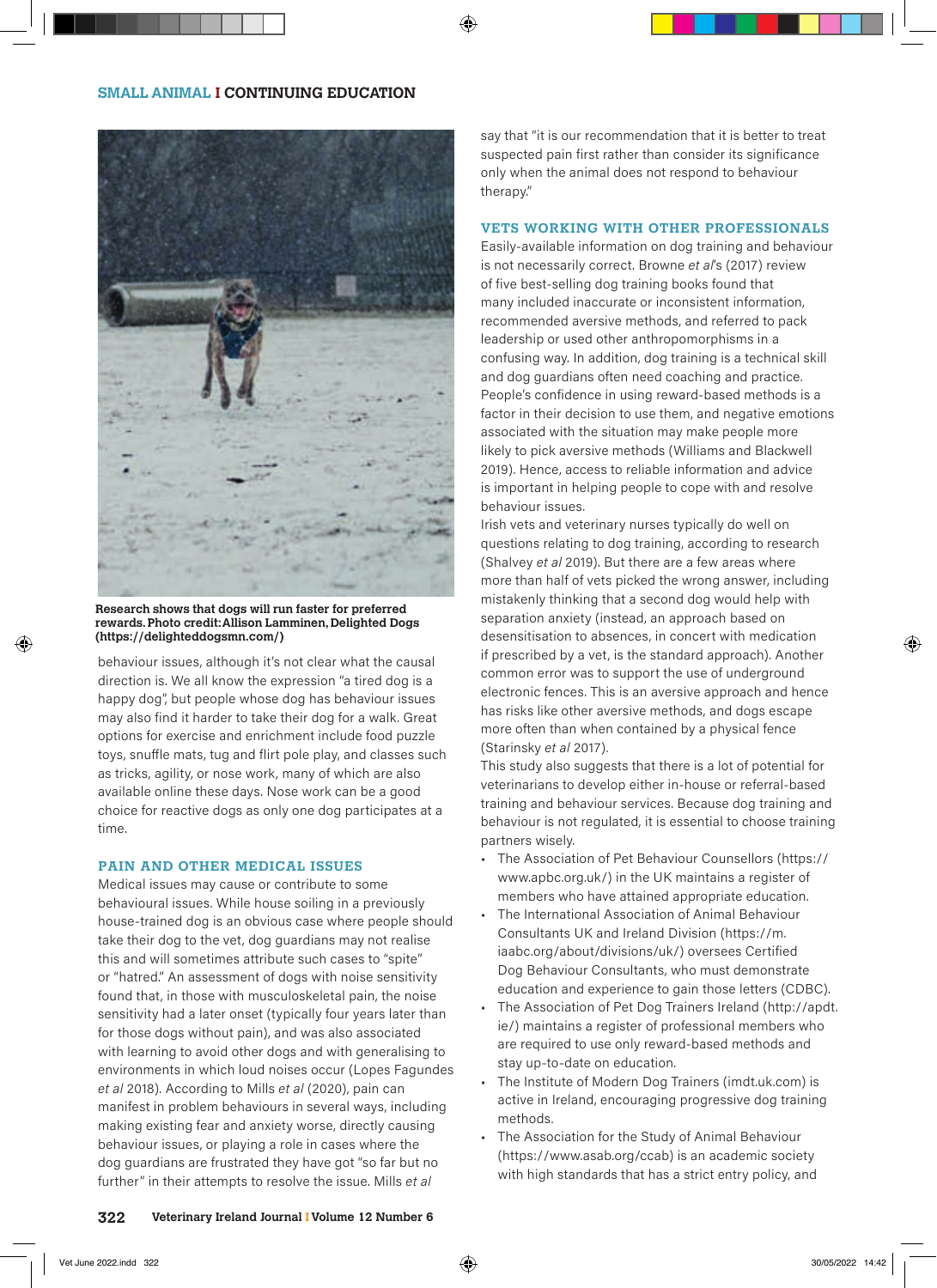#### **CONTINUING EDUCATION I SMALL ANIMAL**



there are some Irish members.

• The Pet Professional Guild (https://www. petprofessionalguild.com/) keeps a directory of members who are all committed to using only rewardbased methods.

Among the signs that dog trainers are using outdated approaches are words like "balanced", "dominance", "pack leader", "mother nature", and "electronic collar" (unless the trainer is explicitly stating that they don't use these techniques) (Johnson and Wynne 2022).

#### **CONCLUSION**

Most behaviour issues in dogs can be resolved relatively easily. The sourcing of puppies from responsible breeders and good socialisation during the sensitive period will increase the likelihood of a puppy growing up to be a friendly, confident adult dog. Unfortunately, widely available information about both training and behaviour is not necessarily accurate. In addition, although aversive methods have risks including of fear, anxiety, stress, and aggression, many dog guardians continue to use them at least some of the time. Reward-based training avoids those issues and is a positive experience for the dog. Lack of exercise and enrichment, poor management practices, and medical issues (including pain) may also contribute to behaviour issues. It's a good idea to ask dog guardians if they are dealing with any behaviour issues and to work with, or refer to, appropriately-qualified, reward-based trainers and behaviourists as needed.

#### **REFERENCES**

- Boyd, C. *et al*. Mortality resulting from undesirable behaviours in dogs aged under three years attending primary-care veterinary practices in England, Animal Welfare (2018). https://doi.org/10.7120/09627286.27.3.251
- Bremhorst, A., Bütler, S., Würbel, H., & Riemer, S. (2018). Incentive motivation in pet dogs–preference for constant vs varied food rewards. Scientific Reports, 8(1), 9756.
- Browne, C. M., Starkey, N. J., Foster, T. M., & McEwan, J. S. (2017). Examination of the Accuracy and Applicability of Information in Popular Books on Dog Training. Brill. DOI: 10.1163/15685306-12341453
- Fukuzawa, M., & Hayashi, N. (2013). Comparison of 3 different reinforcements of learning in dogs (Canis familiaris) Journal of Veterinary Behavior, 8, 221-224 DOI: 10.1016/j.jveb.2013.04.067
- Johnson, A.C. & Wynne, C.D.L. (2022): Training Dogs with Science or with Nature? An Exploration of Trainers' Word Use, Gender, and Certification Across Dog-Training Methods, Anthrozoös, https://doi.org/10.1080/08927936.2022.2062869
- Lopes Fagundes, A. L., Hewison, L., McPeake, K. J., Zulch, H., & Mills, D. S. (2018). Noise sensitivities in dogs: an exploration of signs in dogs with and without musculoskeletal pain using qualitative content analysis. Frontiers in veterinary science, 17. https://doi.org/10.3389/ fvets.2018.00017
- McGowan RT, Rehn T, Norling Y, & Keeling LJ (2014). Positive affect and learning: exploring the "Eureka Effect" in dogs. Animal cognition, 17 (3), 577-87 PMID: 24096703
- McMillan, F. D. (2017). Behavioral and psychological outcomes for dogs sold as puppies through pet stores and/ or born in commercial breeding establishments: Current knowledge and putative causes. Journal of Veterinary Behavior: Clinical Applications and Research. 19 )14-26). https://doi.org/10.1016/j.jveb.2017.01.001
- McMillan, F., Serpell, J., Duffy, D., Masaoud, E., & Dohoo, I. (2013). Differences in behavioral characteristics between dogs obtained as puppies from pet stores and those obtained from noncommercial breeders Journal of the American Veterinary Medical Association, 242 (10), 1359- 1363 DOI: 10.2460/javma.242.10.1359
- Mellor DJ (2016). Moving beyond the "Five Freedoms" by Updating the "Five Provisions" and Introducing Aligned "Animal Welfare Aims" Animals : an open access journal from MDPI, 6 (10) PMID: 27669313
- Mills, D. S., Demontigny-Bédard, I., Gruen, M., Klinck, M. P., McPeake, K. J., Barcelos, A. M., Hewison, L., Van Haevermaet, H., Denenberg, S., Hauser, H., Koch, C., Ballantyne, K., Wilson, C., Mathkari, C.V., Pounder, J., Garcia, E., Darder, P., Fatjó, J. & Levine, E. (2020). Pain and problem behavior in cats and dogs. Animals, 10(2), 318. https://doi. org/10.3390/ani10020318
- Morrow, M., Ottobre, J., Ottobre, A., Neville, P., St-Pierre, N., Dreschel, N., & Pate, J. (2015). Breed-dependent differences in the onset of fear-related avoidance behavior in puppies Journal of Veterinary Behavior: Clinical Applications and Research DOI: 10.1016/j.jveb.2015.03.002